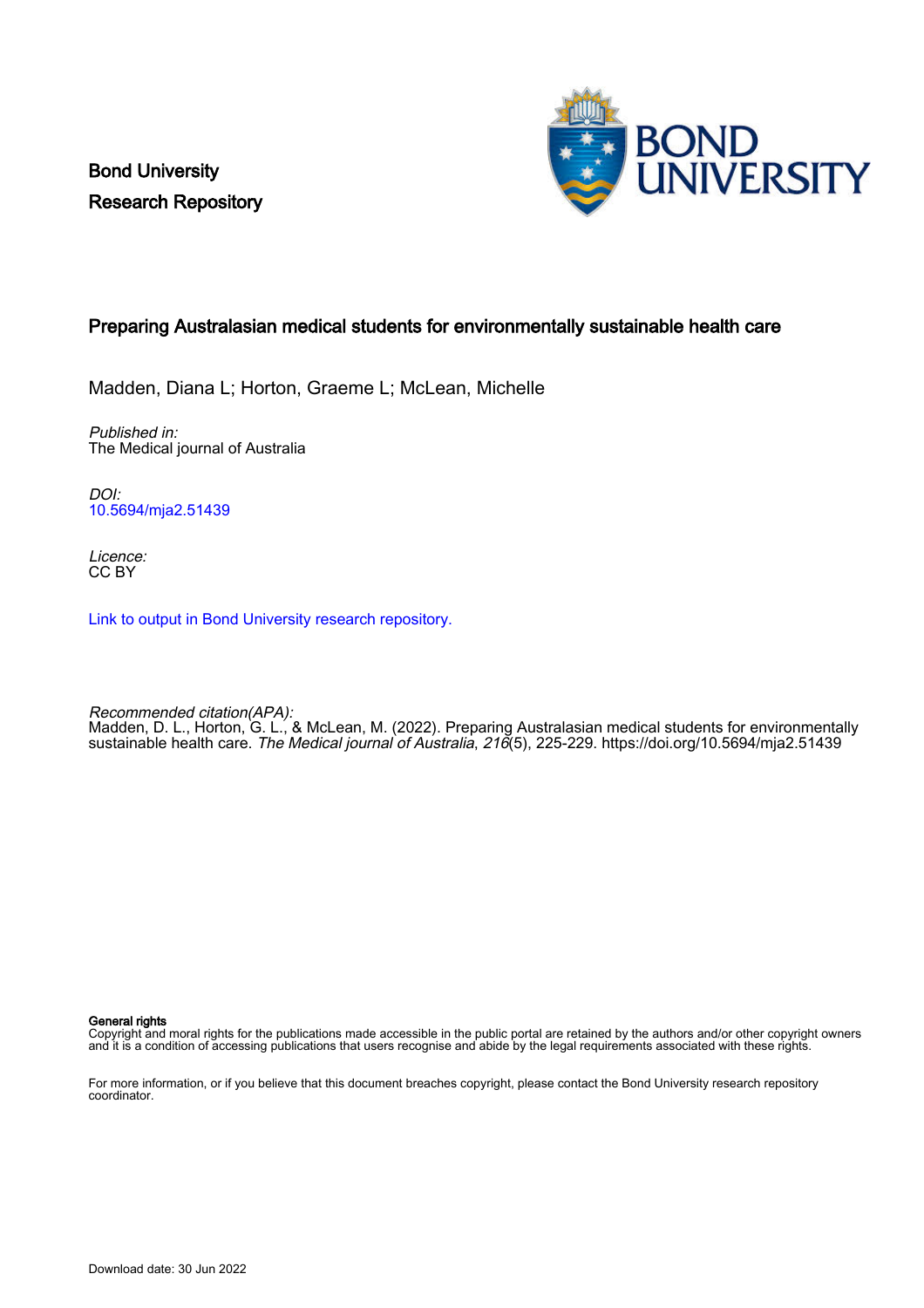# Preparing Australasian medical students for environmentally sustainable health care

Medical educators and representatives of medical student associations in Australia and New Zealand are collaborating on an initiative on climate change and health in medical education

 $\begin{array}{c} \text{limate change and environmental degradation} \\ \text{are harming the health of Australians and New Zealand.} \\ \text{Zcalanders and pose a serious challenge to our health area, and the data of the data.} \end{array}$ are harming the health of Australians and New health care systems.<sup>1,2</sup> The World Health Organization in 2019 identified climate change and air pollution as the top threat to human health globally;<sup>[3](#page-5-0)</sup> a threat clearly visible in the sustained air pollution over south-eastern Australia from bushfire smoke during the 2019–20 bushfire season. The health consequences of the bushfires and the associated prolonged, hazardous air quality prompted the Australian Medical Association and three medical colleges to declare climate change a public health emergency.<sup>[4](#page-5-1)</sup> Health care systems also contribute to climate change and environmental degradation. In Australia, health care contributes 7% of the country's total carbon emissions and produces considerable waste which is either incinerated or sent to landfill.<sup>[5](#page-5-2)</sup> Despite these environmental challenges, there has been little response by medical programs to prepare medical graduates to manage the health impacts of climate change, and to practise environmentally sustainable health care. In 2018, we described an initiative to support medical educators and medical student organisations to work collaboratively to develop proposed learning objectives, curricula and learning resources addressing the health effects of climate change.<sup>[6](#page-5-3)</sup> This article describes the development of the model graduate outcome statements and learning objectives which have been shared with all medical schools in Australasia.

# **Background to development**

Australia and New Zealand have accreditation standards for the education of the regulated health professions. For the medical profession in Australia and New Zealand, standards are maintained by the Australian Medical Council (AMC), including for the 23 university medical schools offering medical programs[.7](#page-5-4) The standards for medical programs include graduate outcome statements, which describe what medical students should be able to do at graduation. Forty statements are grouped into four domains of practice (science and scholarship, clinical practice, health and society, professionalism and leadership) and these inform the development of medical curricula. Accreditation standards are used to ensure quality and drive change in practice. The current accreditation standards and graduate outcome statements do not mention climate change or environmentally sustainable health care. Consequently, developing suitable amendments to these standards and statements, with which medical educators are already familiar, can help frame curriculum change.

**Diana L Madden<sup>1</sup> Graeme L Horton<sup>2</sup> Michelle McL[ean](https://orcid.org/0000-0002-9912-2483)<sup>3</sup>**( İD

**1** University of Notre Dame, Australia, Sydney, NSW. **2** University of Newcastle, Newcastle, NSW. **3** Bond University,

Gold Coast, QLD. **[lynne.madden@](mailto:lynne.madden@nd.edu.au)**

**[nd.edu.au](mailto:lynne.madden@nd.edu.au)**

A Working Group on Climate Change and Health was formed when medical educators from several Australian medical schools submitted a proposal to the Medical Deans Australia and New Zealand Medical Education Collaborative Committee that it explore the development of model learning objectives and learning resources regarding the impact of climate change on health.

To examine current environmentally sustainable health care education, the Working Group searched the literature, reviewed teaching experience, and benchmarked against relevant courses developed for medical students, including those developed by students for their peers. $8-13$  Through this process, the Working Group identified five broad areas of learning to guide the development of curriculum resources including proposed graduate outcome statements and learning objectives:

- the evidence for anthropogenic climate change and how this relates to the environmental determinants of health;
- the impact of climate change on health;
- the impact of climate change on the health system;
- the environmental impact of the health sector and the elements of environmentally sustainable health care; and
- creating change, both intra- and inter-sectorally, through practice, advocacy and leadership.

The current 2012 AMC graduate outcome statements were mapped against these five areas to determine whether they were sufficient or whether amendments or new statements were required. A minimal change approach was adopted, mirroring changes to the accreditation standards adopted in 2018 by the United Kingdom General Medical Council.<sup>14</sup> Rather than referring specifically to climate change, the General Medical Council focuses on the environment as a determinant of health. By 2020, all UK medical schools were required to ensure that graduating doctors were able to apply the knowledge and principles of environmentally sustainable health care to their practice (graduate outcome 25).

The Working Group considered that, by focusing on the environment as a determinant of health, climate change would be addressed. As sustainable health care in Australia usually refers to financial sustainability, to avoid confusion, the term environmental sustainability is used. The amendments proposed by the Working Group also introduce the concept that decisions taken today in the care of patients and populations should not compromise the health of future generations.

1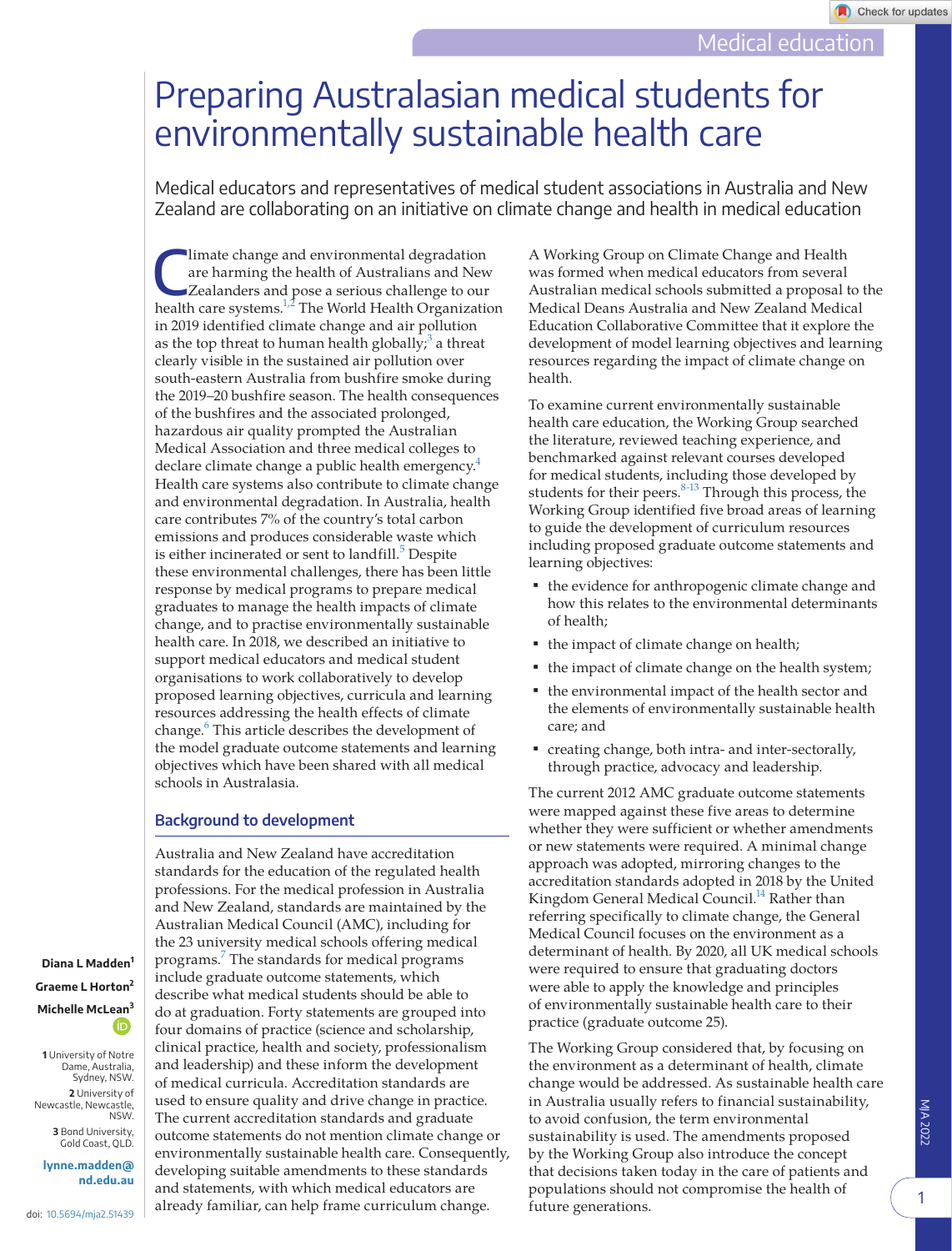<span id="page-2-0"></span>**Australian Medical Council graduate outcome statements for primary medical programs for all four domains of practice,[7](#page-5-4) with proposed amendments in italics, aligned with preparing medical students to practise environmentally sustainable health care (learning objectives to support each statement are included) — prepared by the Climate Change and Health Working Group of Medical Deans Australia and New Zealand**

### **Graduate outcome statement Learning objective aligned with graduate outcome statement**



with 3.1).

infrastructure that promote the availability, accessibility and uptake of healthy and environmentally sustainable behaviours<sup>[13](#page-5-9)</sup> (this objective also aligns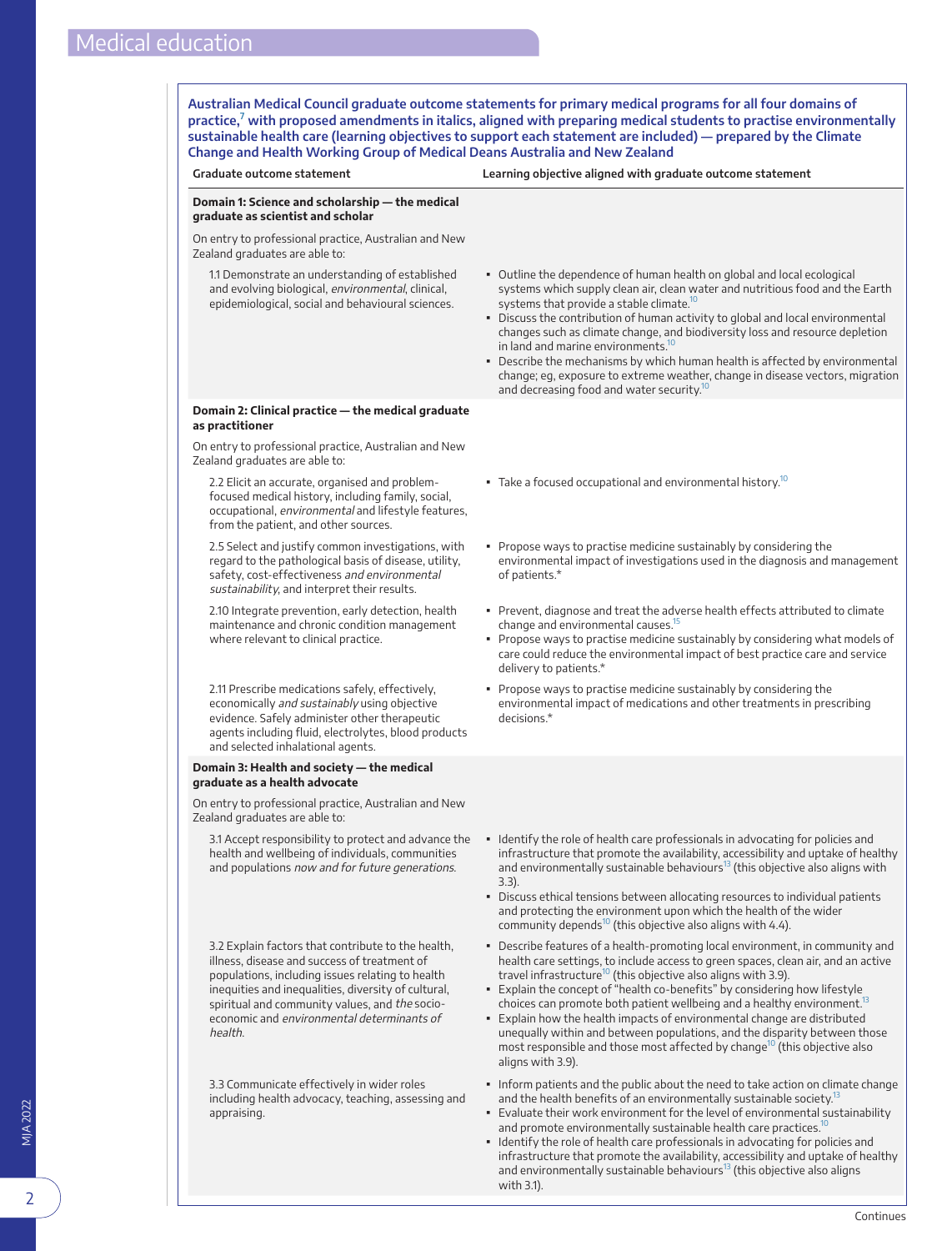| <b>Continued</b>                                                                                                                                                                                                                                                                                                                                                                        |                                                                                                                                                                                                                                                                                                                                                                                                                                                                                                                                                                                                                                                                                                                                                                                                                                                                                                                                                                                                                                                                                                                                                                                                                                                                                                                                                                      |
|-----------------------------------------------------------------------------------------------------------------------------------------------------------------------------------------------------------------------------------------------------------------------------------------------------------------------------------------------------------------------------------------|----------------------------------------------------------------------------------------------------------------------------------------------------------------------------------------------------------------------------------------------------------------------------------------------------------------------------------------------------------------------------------------------------------------------------------------------------------------------------------------------------------------------------------------------------------------------------------------------------------------------------------------------------------------------------------------------------------------------------------------------------------------------------------------------------------------------------------------------------------------------------------------------------------------------------------------------------------------------------------------------------------------------------------------------------------------------------------------------------------------------------------------------------------------------------------------------------------------------------------------------------------------------------------------------------------------------------------------------------------------------|
| Graduate outcome statement                                                                                                                                                                                                                                                                                                                                                              | Learning objective aligned with graduate outcome statement                                                                                                                                                                                                                                                                                                                                                                                                                                                                                                                                                                                                                                                                                                                                                                                                                                                                                                                                                                                                                                                                                                                                                                                                                                                                                                           |
| 3.6 Describe a systems approach to understanding<br>health and improving the quality and safety of<br>health care.                                                                                                                                                                                                                                                                      | • Identify the vulnerabilities of health services and health facilities to climate<br>change and extreme weather events and how these risks can be minimised<br>and prepared for. <sup>15</sup><br>• Compare the carbon footprint of the Australian and New Zealand health care<br>systems with those of other countries and describe the major contributors to<br>each* (this objective also aligns with 3.7).<br>• Participate in quality improvement processes that aim to measure and improve<br>the environmental sustainability of a health care service, considering not<br>only the intended health benefits but also the associated financial, social and<br>environmental costs $^{13}$ (this objective also aligns with 3.7 and 4.2).<br>• Identify ways to improve the environmental sustainability of health care<br>systems by reducing the carbon footprint through individual practice, health<br>service management and the design of care systems <sup>10</sup> (this objective also<br>aligns with 3.7 and 4.3).                                                                                                                                                                                                                                                                                                                                  |
| 3.7 Understand and describe the roles and<br>relationships between health agencies and<br>services, and explain the principles of efficient,<br>environmentally sustainable and equitable<br>allocation of finite resources, to meet individual,<br>community and national health needs.                                                                                                | . Explain how trends in climate change may affect capacity to provide health<br>care in the future <sup>10</sup> (this objective also aligns with 3.9).<br>• Understand the role of international, national and state policy frameworks in<br>addressing health risks of climate change. <sup>13</sup><br>. Explain the contribution of the Sustainable Development Goals to addressing<br>the socio-economic and environmental determinants of health in Australasia<br>and the Pacific* (this objective also aligns with 3.9).<br>• Compare the carbon footprint of the Australian and New Zealand health care<br>systems with those of other countries and describe the major contributors to<br>each* (this objective also aligns with 3.6).<br>• Participate in quality improvement processes that aim to measure and improve<br>the environmental sustainability of a health care service, considering not<br>only the intended health benefits but also the associated financial, social and<br>environmental costs $^{13}$ (this objective also aligns with 3.6 and 4.2).<br>• Identify ways to improve the environmental sustainability of health care<br>systems by reducing the carbon footprint through individual practice, health<br>service management and the design of care systems <sup>10</sup> (this objective also<br>aligns with 3.6 and 4.3). |
| 3.9 Demonstrate an understanding of global<br>health issues and determinants of health and<br>disease including their relevance to health care<br>delivery in Australia and New Zealand and the<br>broader Western Pacific region. Understand the<br>contribution of the Sustainable Development<br>Goals to addressing the socio-economic and<br>environmental determinants of health. | • Describe features of a health-promoting local environment, in community and<br>health care settings, to include access to green spaces, clean air, and an active<br>travel infrastructure <sup>10</sup> (this objective also aligns with 3.2).<br>. Explain how the health impacts of environmental change are distributed<br>unequally within and between populations, and the disparity between those<br>most responsible and those most affected by change <sup>10</sup> (this objective also<br>aligns with 3.2).<br>• Explain how trends in climate change may affect capacity to provide health<br>care in the future <sup>10</sup> (this objective also aligns with 3.7).<br>. Explain the contribution of the Sustainable Development Goals to addressing<br>the socio-economic and environmental determinants of health in Australasia<br>and the Pacific* (this objective also aligns with 3.7).                                                                                                                                                                                                                                                                                                                                                                                                                                                         |
| Domain 4: Professionalism and leadership — the<br>medical graduate as a professional and leader                                                                                                                                                                                                                                                                                         |                                                                                                                                                                                                                                                                                                                                                                                                                                                                                                                                                                                                                                                                                                                                                                                                                                                                                                                                                                                                                                                                                                                                                                                                                                                                                                                                                                      |
| On entry to professional practice, Australian and New<br>Zealand graduates are able to:                                                                                                                                                                                                                                                                                                 |                                                                                                                                                                                                                                                                                                                                                                                                                                                                                                                                                                                                                                                                                                                                                                                                                                                                                                                                                                                                                                                                                                                                                                                                                                                                                                                                                                      |
| 4.2 Demonstrate professional values including<br>commitment to high quality clinical standards,<br>compassion, empathy and respect for all patients.<br>Demonstrate the qualities of integrity, honesty,<br>leadership and partnership to patients, the<br>profession and society.                                                                                                      | • Participate in quality improvement processes that aim to measure and improve<br>the environmental sustainability of a health care service, considering not<br>only the intended health benefits but also the associated financial, social and<br>environmental costs $^{13}$ (this objective also aligns with 3.6 and 3.7).                                                                                                                                                                                                                                                                                                                                                                                                                                                                                                                                                                                                                                                                                                                                                                                                                                                                                                                                                                                                                                        |
| 4.3 Describe the principles and practice of<br>professionalism and leadership in health care that<br>support the health and wellbeing of individuals,<br>communities and populations now and for future<br>generations.                                                                                                                                                                 | • Identify ways to improve the environmental sustainability of health care<br>systems by reducing the carbon footprint through individual practice, health<br>service management and the design of care systems <sup>10</sup> (this objective also<br>aligns with 3.6 and 3.7).                                                                                                                                                                                                                                                                                                                                                                                                                                                                                                                                                                                                                                                                                                                                                                                                                                                                                                                                                                                                                                                                                      |
| 4.4 Explain the main principles of ethical practice<br>and apply these to learning scenarios in clinical<br>practice. Communicate effectively about ethical<br>issues with patients, family and other health care<br>professionals.<br>* Source: Climate Change and Health Working Group of Medical Deans Australia and New Zealand. <                                                  | • Discuss ethical tensions between allocating resources to individual patients<br>and protecting the environment upon which the health of the wider<br>community depends <sup>10</sup> (this objective also aligns with 3.1).                                                                                                                                                                                                                                                                                                                                                                                                                                                                                                                                                                                                                                                                                                                                                                                                                                                                                                                                                                                                                                                                                                                                        |

\* Source: Climate Change and Health Working Group of Medical Deans Australia and New Zealand. ◆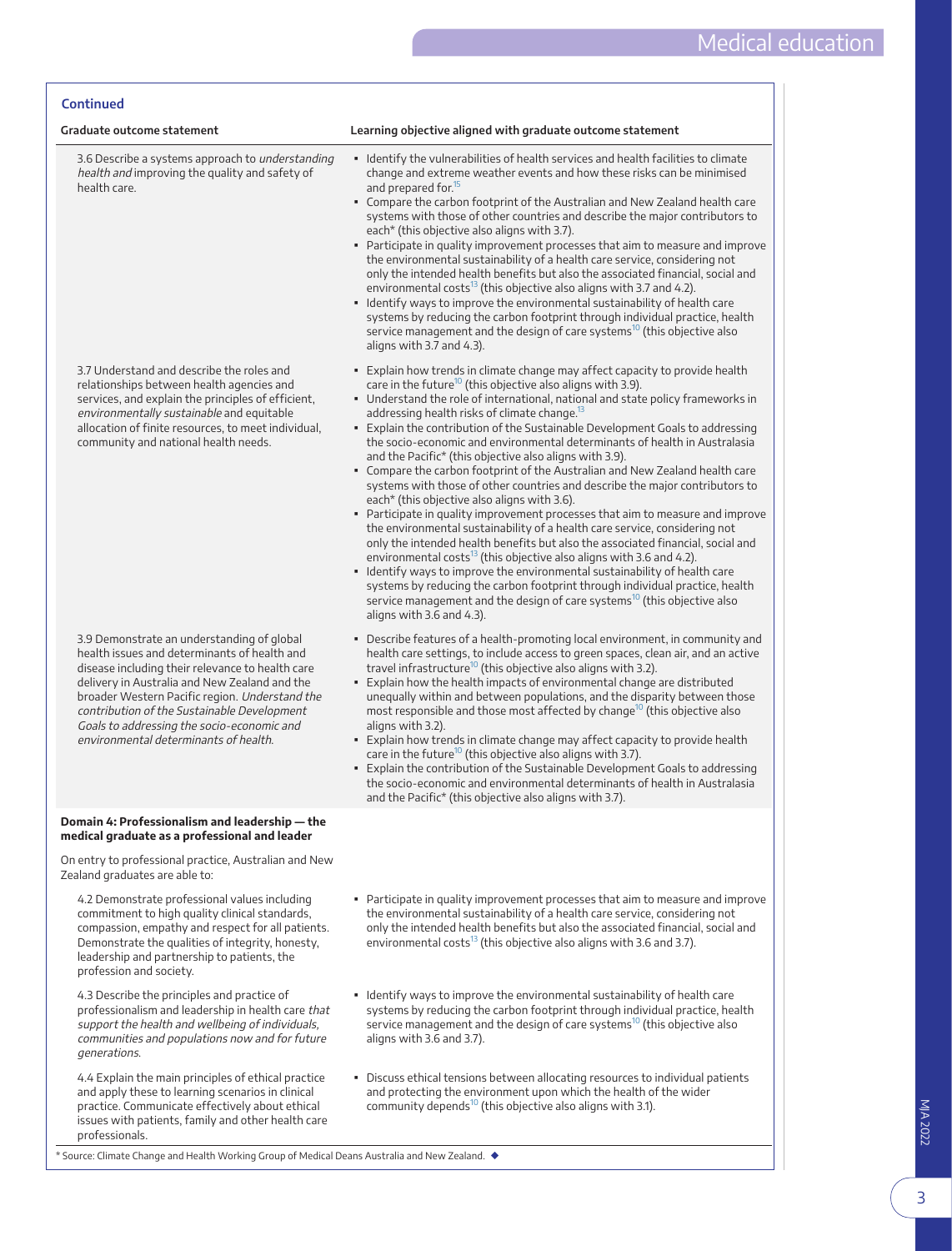# **Graduate outcome statements: proposed amendments**

The proposed amendments to the graduate outcome statements represent modest changes to the existing statements. Fourteen statements were identified: ten were modified to be aligned and four did not require amendment. Statements have been identified in all four AMC domains of practice. The [Box](#page-2-0) presents the statements with the suggested amendments.

Learning objectives regarding climate change and health in medical and health professional education that support each statement have been identified from recently published literature.<sup>8-13</sup> Many of these learning objectives have been through a process of validation. In some instances, a learning objective can be aligned with more than one statement. In 2018, when the Working Group was examining this literature, the literature was restricted, reflecting the lack of activity in health professions education to prepare the health workforce for climate change. The sources were therefore supplemented by the Core Climate and Health Competencies for Health Professionals developed by a global consortium convened through Columbia University[.15](#page-5-8) In some instances, it was necessary for the Working Group to develop new learning objectives. The [Box](#page-2-0) also presents these learning objectives and indicates the statements they support.

# **Distribution and next steps**

The proposed graduate outcome statements and learning objectives were circulated to the Deans of all medical schools in August 2018 for further consideration and as a potential curriculum resource when considering curriculum review. Resourcing changes to curricula is a major hurdle to the successful implementation of change.

However, the suggested amendments will only be sustained and embedded into practice across Australia and New Zealand if they are adopted by the AMC and become part of the Standards for Assessment and Accreditation of Primary Medical Programs. A review by the AMC of the accreditation standards for primary medical programs opened in 2021 and the consultation process for this review continues in 2022 ([https://](https://www.amc.org.au/review-of-accreditation-standards-for-primary-medical-programs-medical-schools/) [www.amc.org.au/review-of-accreditation-standards](https://www.amc.org.au/review-of-accreditation-standards-for-primary-medical-programs-medical-schools/)[for-primary-medical-programs-medical-schools/\)](https://www.amc.org.au/review-of-accreditation-standards-for-primary-medical-programs-medical-schools/). A submission has been provided to the consultation by the authors.

## **Measuring and monitoring**

From 2023, the annual *MJA–Lancet* Countdown report aims to report an indicator describing progress on the inclusion of environmental sustainability and the health impacts of climate change in medical curricula in Australia.<sup>[2](#page-4-1)</sup> The authors are looking to establish a research agenda to determine how this indicator could be introduced. Its purpose, who will use it, and what data will be collected and how, will be established with stakeholder involvement.

Medical educators internationally and other health professions in Australia have shown strong interest in this collaborative approach to aligning the education of health professional graduates with environmentally sustainable health care.

# **Conclusion**

Through this initiative, the collaboration of medical educators and medical student associations in Australasia has shared with all medical schools an approach to incorporating the health effects of climate change and the environmental impact of health care within medical curricula. The work is stimulating a dialogue within faculties and among medical students. The process recognises the essential contribution of the AMC Standards to secure and drive these changes to prepare medical graduates to practise environmentally sustainable health care. Amending the AMC graduate outcome statements to frame curricula change, and working through the network of medical schools, enables system level change in medical curricula. New patterns of disease are already emerging and medical practice is evolving as health care systems are challenged to become more environmentally sustainable; doctors and other health professionals are increasingly using their influence to help society transition to an environmentally sustainable future. Health educators have an essential part to play in preparing future doctors for these roles.

**Acknowledgements:** This article was written on behalf of the Climate Change and Health Working Group: Prof L Madden (Chair), University of Notre Dame Australia (Sydney); Prof M McLean, Bond University; A/Prof A Roiko, Griffith University; Prof A Woodward, University of Auckland; Dr G Horton, University of Newcastle; Prof I Haq, University of Sydney; Prof A Capon, Monash Sustainable Development Institute; Prof B Canny, Monash University; Dr J Maxwell, University of Melbourne; Prof A O'Sullivan, UNSW; Prof M Ackland, Monash University; Dr A MacMillan, University of Otago; Dr Isobelle Woodruff, formerly Australian Medical Students' Association; Isabelle McKay, Australian Medical Students' Association; Aaspreet Boparai, formerly New Zealand Medical Students' Association (NZMSA); Kera Sherwood O'Regan, formerly NZMSA; Dr A Hankinson, University of Notre Dame Australia (Sydney); and since 2019: B Alsop-ten Hove, NZMSA; E Yi, NZMSA; A/Prof L Selvey, University of Queensland; Dr C Slimings, Australian National University; Dr B Montgomery, University of Western Australia.

**Disclaimer:** The statements or opinions expressed in this article reflect the views of the authors and do not represent the opinion or policies of Medical Deans Australia and New Zealand Inc.

**Competing interests:** No relevant disclosures.

**Provenance:** Commissioned; externally peer reviewed. ■

© 2022 The Authors. Medical Journal of Australia published by John Wiley & Sons Australia, Ltd on behalf of AMPCo Pty Ltd.

This is an open access article under the terms of the Creative Commons Attribution License, which permits use, distribution and reproduction in any medium, provided the original work is properly cited.

- <span id="page-4-0"></span>**1** Beggs PJ, Zhang Y, McGushin A, et al. The 2021 report of the MJA-Lancet Countdown on health and climate change: Australia increasingly out on a limb. Med J Aust 2021; 215: 390–392.e22. [https://www.mja.com.au/journal/2021/215/9/2021](https://www.mja.com.au/journal/2021/215/9/2021-report-mja-lancet-countdown-health-and-climate-change-australia) [report-mja-lancet-countdown-health-and-climate-change](https://www.mja.com.au/journal/2021/215/9/2021-report-mja-lancet-countdown-health-and-climate-change-australia)[australia](https://www.mja.com.au/journal/2021/215/9/2021-report-mja-lancet-countdown-health-and-climate-change-australia)
- <span id="page-4-1"></span>**2** Beggs PJ, Zhang Y, Bambrick H, et al. The 2019 report of the MJA-Lancet Countdown on health and climate change: a turbulent year with mixed progress. Med J Aust 2019; 211: 490–491.e21. [https://www.mja.com.au/journal/2019/211/11/2019-report-](https://www.mja.com.au/journal/2019/211/11/2019-report-mja-lancet-countdown-health-and-climate-change-turbulent-year-mixed)

4